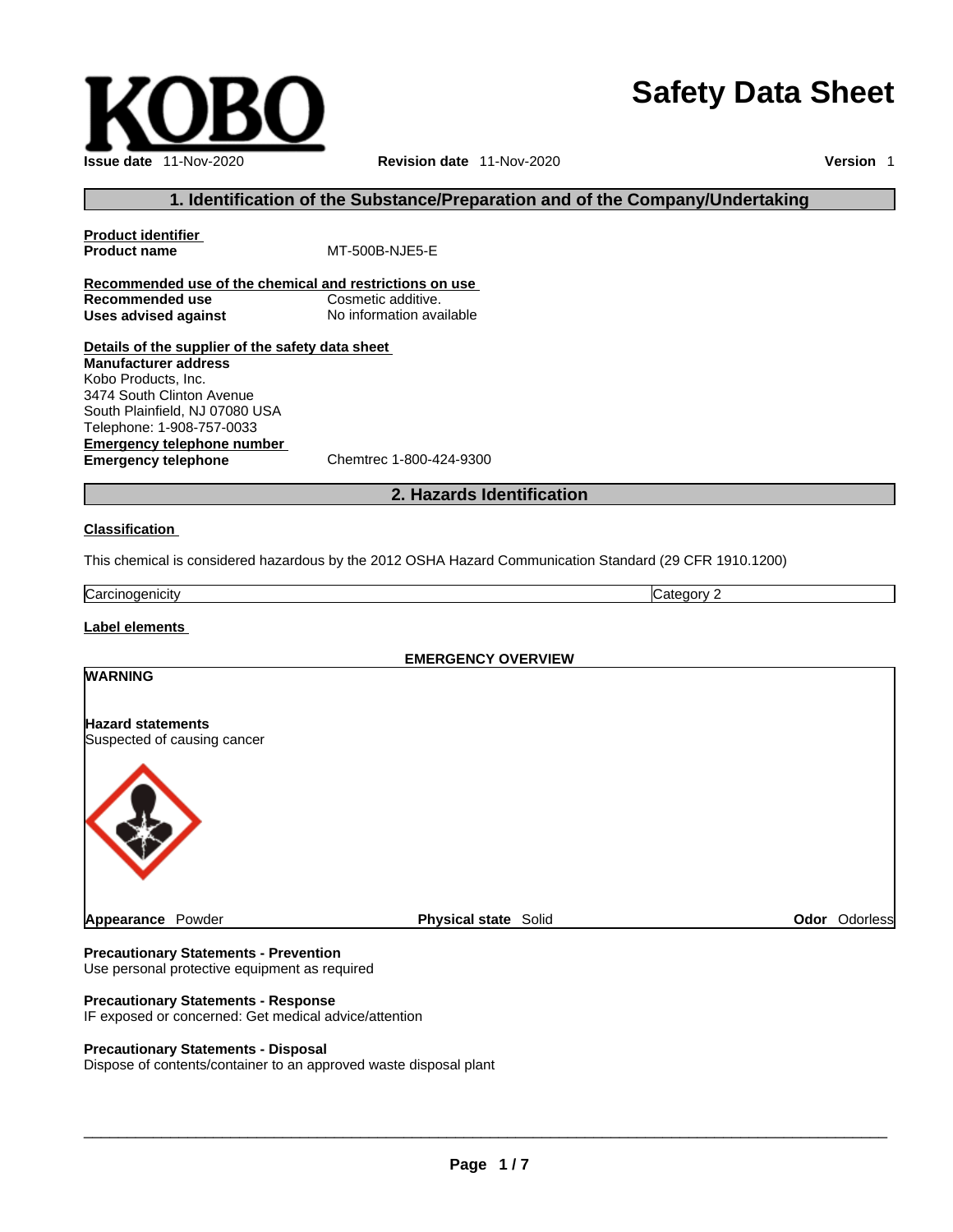#### **Hazards not otherwise classified (HNOC)**

None known

**Other Information**  No information available

#### **3. Composition/information on Ingredients**

| <b>Chemical Name</b>    | <b>CAS No</b> | Weight-%      |
|-------------------------|---------------|---------------|
| <b>Titanium Dioxide</b> | 13463-67-7    | $90.0 - 94.0$ |
| Joioba Esters           | 92457-12-0    | 4.00-7.00     |
| Stearic Acid            | $57-11-4$     | $0.50 - 1.50$ |

|                                                             | 4. First aid measures                                                                                      |
|-------------------------------------------------------------|------------------------------------------------------------------------------------------------------------|
| <b>First aid measures</b>                                   |                                                                                                            |
| <b>General advice</b>                                       | If symptoms persist, call a physician.                                                                     |
| Eye contact                                                 | Rinse immediately with plenty of water, also under the eyelids, for at least 15 minutes.                   |
| <b>Skin contact</b>                                         | Wash off immediately with soap and plenty of water while removing all contaminated<br>clothes and shoes.   |
| <b>Inhalation</b>                                           | Remove to fresh air. If breathing is irregular or stopped, administer artificial respiration.              |
| Ingestion                                                   | If swallowed, do not induce vomiting: seek medical advice immediately and show this<br>container or label. |
| Self-protection of the first aider                          | Use personal protective equipment as required.                                                             |
| Most important symptoms and effects, both acute and delayed |                                                                                                            |
| <b>Symptoms</b>                                             | No known effects under normal use conditions.                                                              |
|                                                             | Indication of any immediate medical attention and special treatment needed                                 |
| Note to physicians                                          | Effects of exposure (inhalation, ingestion or skin contact) to substance may be delayed.                   |
|                                                             |                                                                                                            |

#### **5. Fire-fighting measures**

**Suitable extinguishing media**

Use extinguishing measures that are appropriate to local circumstances and the surrounding environment.

**Unsuitable extinguishing media** No information available.

**Specific hazards arising from the chemical** None in particular.

**Explosion data Sensitivity to mechanical impact** None. **Sensitivity to static discharge** 

#### **Protective equipment and precautions for firefighters**

Use personal protective equipment as required.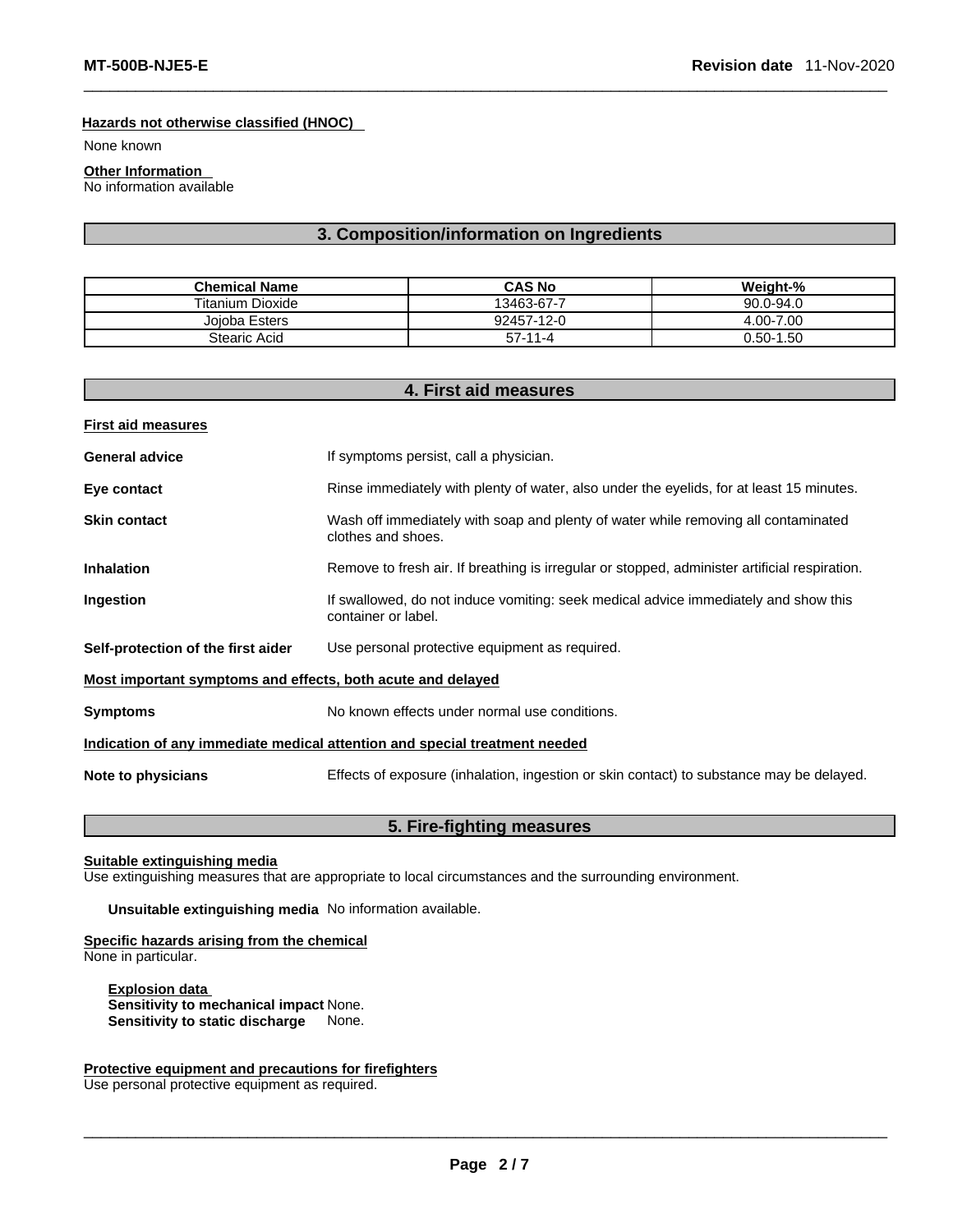#### **6. Accidental release measures**

#### **Personal precautions, protective equipment and emergency procedures**

| <b>Personal precautions</b>                          | Use personal protective equipment as required. Avoid contact with eyes. Wash thoroughly<br>after handling. |
|------------------------------------------------------|------------------------------------------------------------------------------------------------------------|
| For emergency responders                             | Use personal protective equipment as required.                                                             |
| <b>Environmental precautions</b>                     | Collect spillage. Do not allow into any sewer, on the ground or into any body of water.                    |
| Methods and material for containment and cleaning up |                                                                                                            |
| <b>Methods for containment</b>                       | Prevent further leakage or spillage if safe to do so.                                                      |
| Methods for cleaning up                              | Avoid creating dust. Sweep up and shovel into suitable containers for disposal.                            |
| Prevention of secondary hazards                      | Clean contaminated objects and areas thoroughly observing environmental regulations.                       |
|                                                      | 7. Handling and Storage                                                                                    |
| <b>Precautions for safe handling</b>                 |                                                                                                            |

## **Advice on safe handling** Use personal protective equipment as required.Use only in well-ventilated areas. Wash thoroughly after handling.

### **Conditions for safe storage, including any incompatibilities**

| <b>Storage conditions</b> | Keep container tightly closed in a dry and well-ventilated place. Store at ambient conditions. |
|---------------------------|------------------------------------------------------------------------------------------------|
| Incompatible materials    | Strong oxidizing agents. Strong acids.                                                         |

#### **8. Exposure Controls/Personal Protection**

#### **Control parameters**

#### **Exposure guidelines** .

| <b>Chemical Name</b>    | <b>ACGIH TLV</b>                                                                                                     | <b>OSHA PEL</b>                                                                 | <b>NIOSH IDLH</b>           |
|-------------------------|----------------------------------------------------------------------------------------------------------------------|---------------------------------------------------------------------------------|-----------------------------|
| <b>Titanium Dioxide</b> | TWA: $10 \text{ mg/m}^3$                                                                                             | TWA: 15 $mg/m3$ total dust<br>(vacated) TWA: 10 mg/m <sup>3</sup> total<br>dust | IDLH: $5000 \text{ mg/m}^3$ |
| Stearic Acid            | TWA: $10 \text{ mg/m}^3$ inhalable<br>particulate matter<br>TWA: $3 \text{ mg/m}^3$ respirable<br>particulate matter | -                                                                               |                             |

#### **Appropriate engineering controls**

**Engineering controls** Ensure adequate ventilation, especially in confined areas.

#### **Individual protection measures, such as personal protective equipment**

| <b>Eye/face protection</b>     | Wear safety glasses with side shields (or goggles).                                                                |
|--------------------------------|--------------------------------------------------------------------------------------------------------------------|
| Skin and body protection       | Wear protective gloves and protective clothing.                                                                    |
| <b>Respiratory protection</b>  | In case of insufficient ventilation, wear suitable respiratory equipment.                                          |
| General hygiene considerations | Handle in accordance with good industrial hygiene and safety practice. Wash contaminated<br>clothing before reuse. |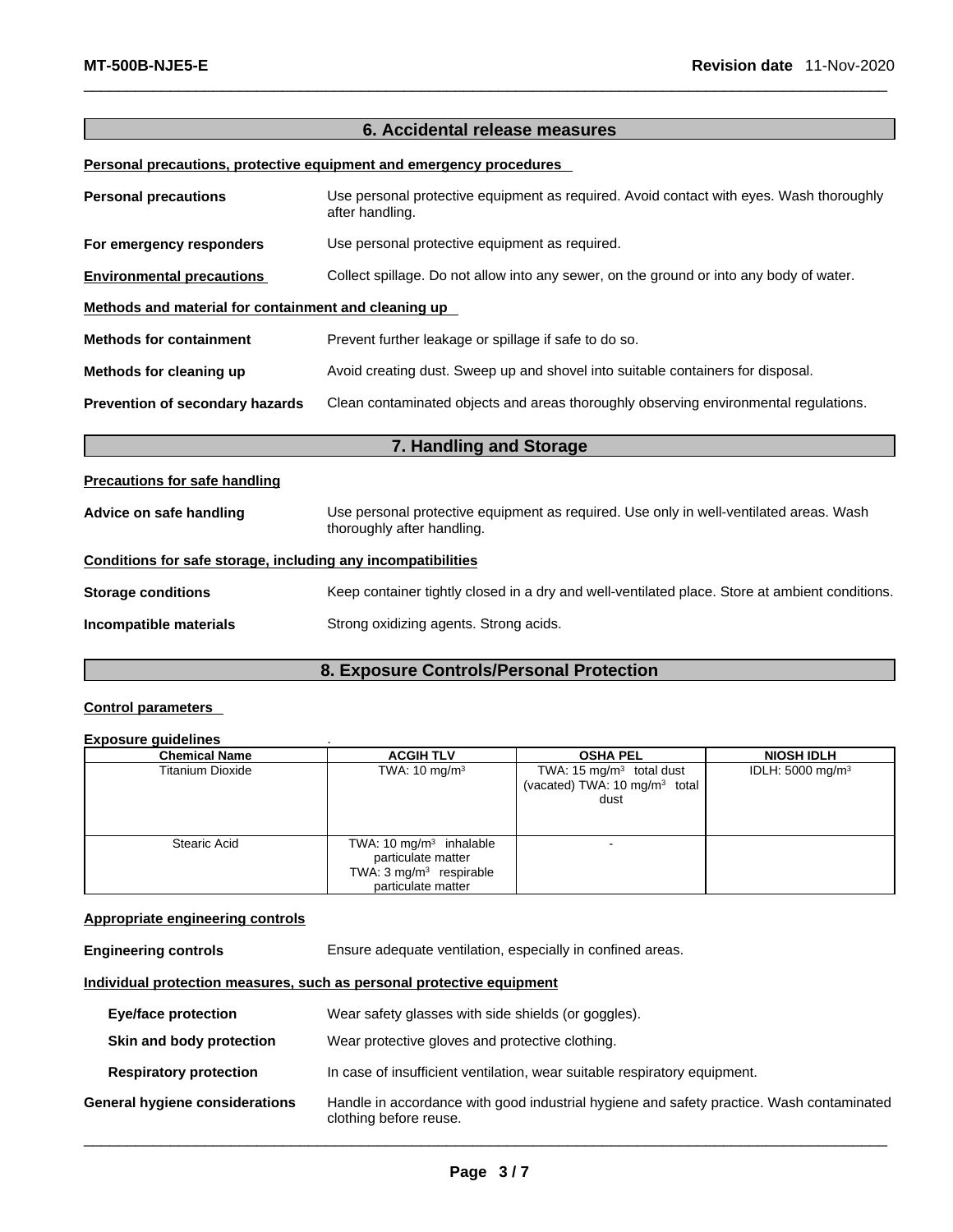#### **9. Physical and Chemical Properties**

#### **Information on basic physical and chemical properties**

| <b>Physical state</b>            | Solid                    |                          |                          |
|----------------------------------|--------------------------|--------------------------|--------------------------|
| Appearance                       | Powder                   | Odor                     | <b>Odorless</b>          |
| Color                            | White                    | <b>Odor threshold</b>    | No information available |
|                                  |                          |                          |                          |
| <b>Property</b>                  | <b>Values</b>            | Remarks •                |                          |
| рH                               |                          | No information available |                          |
| Melting point / freezing point   |                          | No information available |                          |
| Boiling point / boiling range    |                          | No information available |                          |
| <b>Flash point</b>               |                          | No information available |                          |
| <b>Evaporation rate</b>          |                          | No information available |                          |
| Flammability (solid, gas)        |                          | No information available |                          |
| <b>Flammability limit in air</b> |                          |                          |                          |
| <b>Upper flammability limit</b>  |                          | No information available |                          |
| <b>Lower flammability limit</b>  |                          | No information available |                          |
| Vapor pressure                   |                          | No information available |                          |
| <b>Vapor density</b>             |                          | No information available |                          |
| <b>Specific gravity</b>          |                          | No information available |                          |
| <b>Water solubility</b>          | Insoluble in water       |                          |                          |
| Solubility in other solvents     |                          | No information available |                          |
| <b>Partition coefficient</b>     |                          | No information available |                          |
| <b>Autoignition temperature</b>  |                          | No information available |                          |
| <b>Decomposition temperature</b> |                          | No information available |                          |
| <b>Kinematic viscosity</b>       |                          | No information available |                          |
| <b>Dynamic viscosity</b>         |                          | No information available |                          |
| <b>Explosive properties</b>      |                          | No information available |                          |
| <b>Oxidizing properties</b>      |                          | No information available |                          |
| <b>Other Information</b>         |                          |                          |                          |
| <b>Softening point</b>           | No information available |                          |                          |
| <b>Molecular weight</b>          | No information available |                          |                          |
| VOC content (%)                  | No information available |                          |                          |
| <b>Density</b>                   | No information available |                          |                          |
| <b>Bulk density</b>              | No information available |                          |                          |

### **10. Stability and Reactivity**

**Reactivity**  No data available

#### **Chemical stability**

Stable under normal conditions.

**Possibility of hazardous reactions** None under normal processing.

**Hazardous polymerization** Hazardous polymerization does not occur.

**Conditions to avoid**

None known.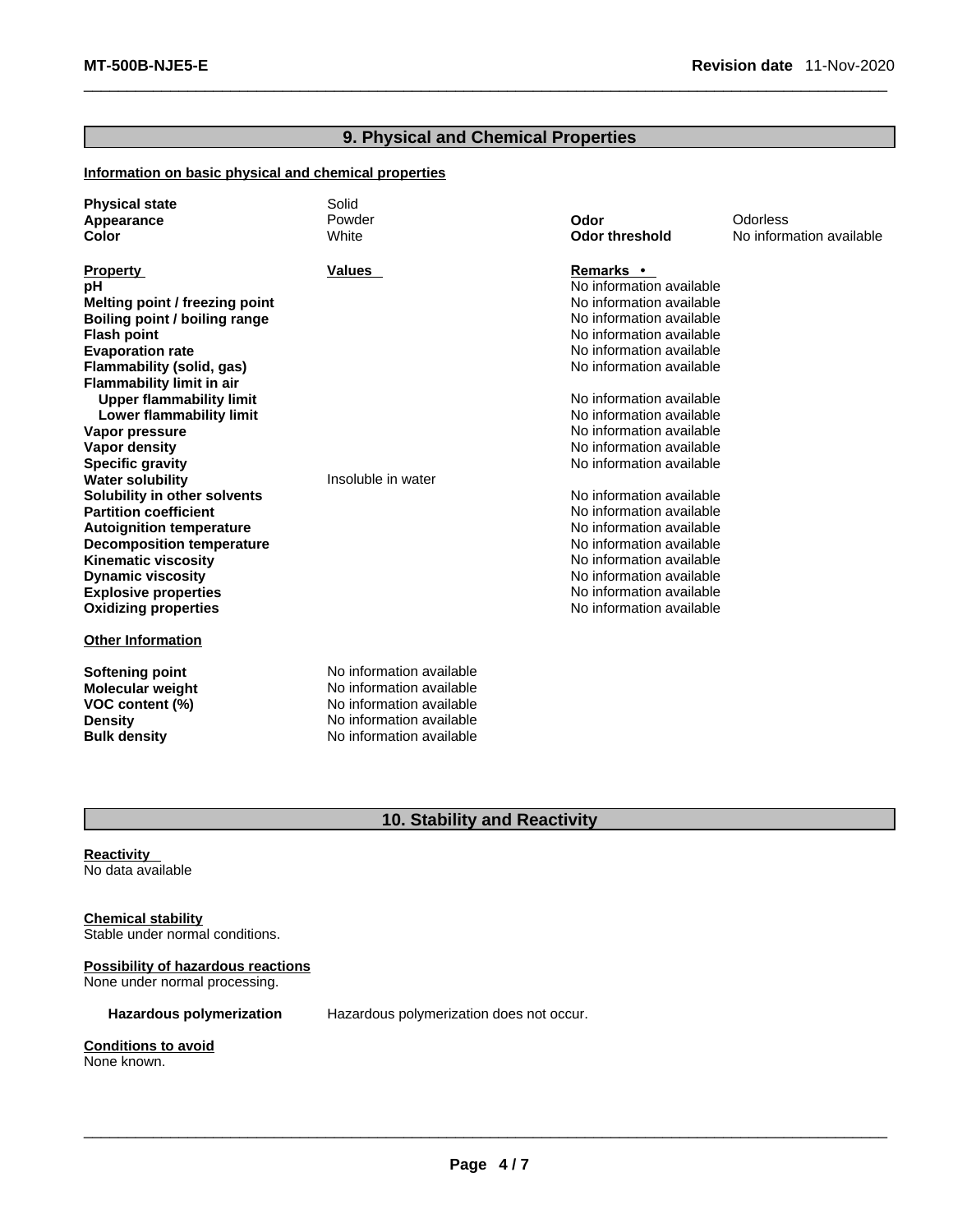#### **Incompatible materials**

Strong oxidizing agents. Strong acids.

#### **Hazardous decomposition products**

None under normal use conditions.

#### **11. Toxicological Information**

#### **Information on likely routes of exposure**

#### **Product information**

| <b>Inhalation</b>   | No data available. |
|---------------------|--------------------|
| Eye contact         | No data available. |
| <b>Skin contact</b> | No data available. |
| Ingestion           | No data available. |

#### **Component information**

| <b>Chemical Name</b>             | . LD50<br>Oral                     | <b>LD50</b><br>Dermal | <b>LC50</b><br>Inhalation |
|----------------------------------|------------------------------------|-----------------------|---------------------------|
| Titanium<br>$- \cdot$<br>Dioxide | Rat.<br>0000<br>ma/kc              |                       |                           |
| Stearic Acid                     | Rat<br>0.00<br>= 4600 ma/ka<br>. . |                       |                           |

#### **Information on toxicological effects**

**Symptoms** No information available.

#### **Delayed and immediate effects as well as chronic effects from short and long-term exposure**

| <b>Skin corrosion/irritation</b>  | No information available. |                                    |                                                                              |                                                                                          |
|-----------------------------------|---------------------------|------------------------------------|------------------------------------------------------------------------------|------------------------------------------------------------------------------------------|
| Serious eye damage/eye irritation | No information available. |                                    |                                                                              |                                                                                          |
| <b>Irritation</b>                 | No information available. |                                    |                                                                              |                                                                                          |
| <b>Corrosivity</b>                | No information available. |                                    |                                                                              |                                                                                          |
| <b>Sensitization</b>              | No information available. |                                    |                                                                              |                                                                                          |
| Germ cell mutagenicity            | No information available. |                                    |                                                                              |                                                                                          |
| Carcinogenicity                   |                           |                                    | This product contains one or more substances which are classified by IARC as |                                                                                          |
|                                   |                           |                                    |                                                                              | carcinogenic to humans (Group I), probably carcinogenic to humans (Group 2A) or possibly |
|                                   |                           | carcinogenic to humans (Group 2B). |                                                                              |                                                                                          |
|                                   | .                         | $\cdot$                            | $\overline{\phantom{a}}$                                                     | $- - - - -$                                                                              |

| <b>Chen</b><br>$- - - -$<br>iame.                                                      | $\sim$ | IARC                   | <b>NTP</b> | $- - -$ |
|----------------------------------------------------------------------------------------|--------|------------------------|------------|---------|
| ь.<br>'Titaniun.<br>Dioxide                                                            |        | $\sim$<br>`roun<br>זור |            |         |
| $\cdots$ $\cdots$<br>$\sim$ $\sim$ $\sim$ $\sim$ $\sim$<br>$\sim$ $\sim$ $\sim$ $\sim$ |        |                        |            |         |

*IARC (International Agency for Research on Cancer)*

*Group 2B - Possibly Carcinogenic to Humans* 

*OSHA (Occupational Safety and Health Administration of the US Department of Labor) X - Present* 

#### **Reproductive toxicity No information available.**<br>**STOT - single exposure No information available. STOT** - **single exposure** No information available.<br>**STOT** - repeated exposure No information available. **STOT** - repeated exposure

**Aspiration hazard** No information available.

#### **12. Ecological Information**

#### **Ecotoxicity**

#### None known

#### **Persistence and degradability**

No information available.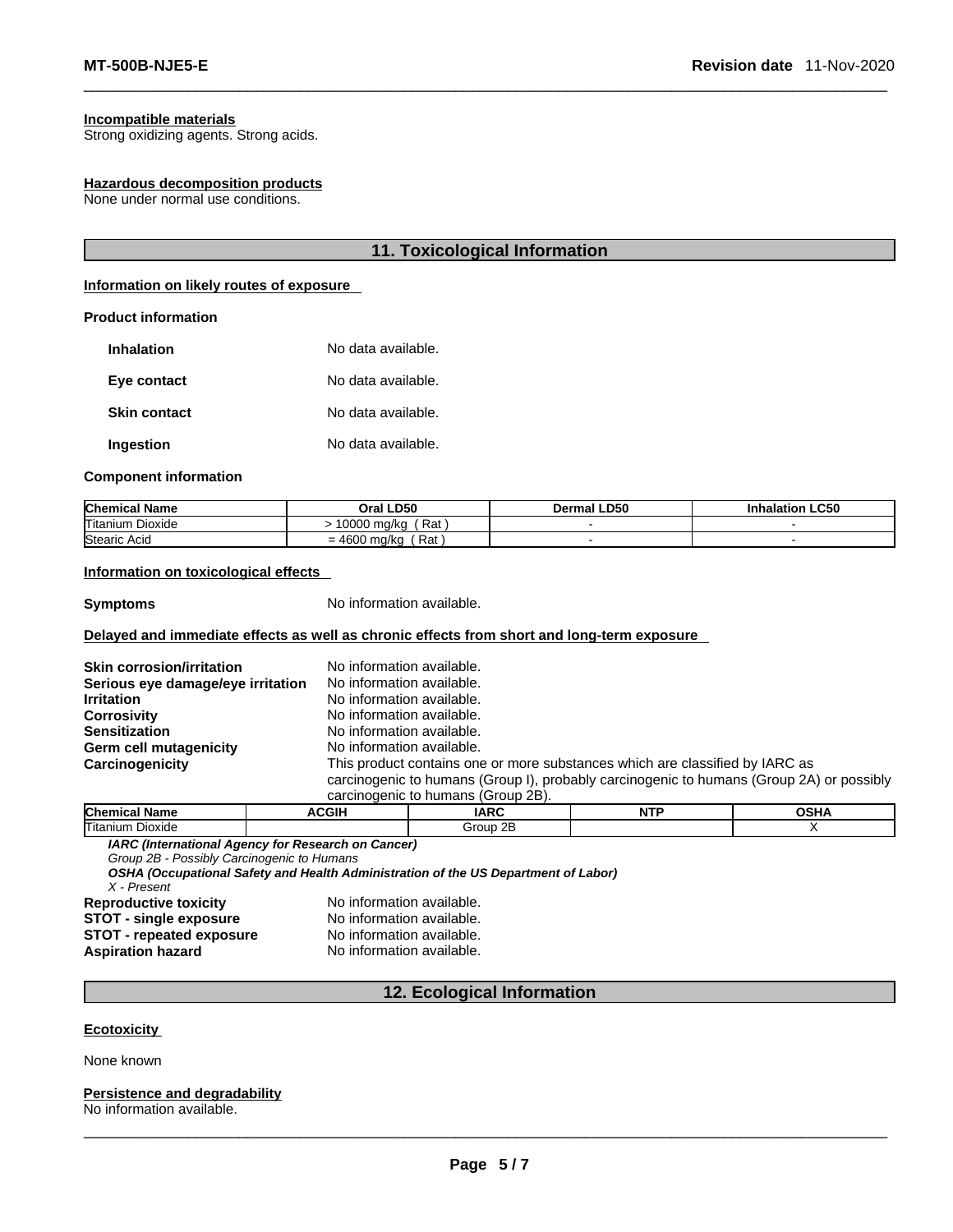#### **Bioaccumulation** No information available.

**Other adverse effects** No information available

#### **13. Disposal Considerations**

#### **Waste treatment methods**

| Disposal of wastes     | Disposal should be in accordance with applicable regional, national and local laws and<br>regulations. |
|------------------------|--------------------------------------------------------------------------------------------------------|
| Contaminated packaging | Disposal should be in accordance with applicable regional, national and local laws and<br>regulations. |

#### **14. Transport Information**

| <b>DOT</b>  | Not regulated |
|-------------|---------------|
| ICAO (air)  | Not regulated |
| <b>IATA</b> | Not regulated |
| <b>IMDG</b> | Not regulated |
| <b>RID</b>  | Not regulated |
| <b>ADR</b>  | Not regulated |

#### **15. Regulatory information**

| <b>International Inventories</b> |                |
|----------------------------------|----------------|
| <b>TSCA</b>                      | Complies       |
| <b>DSL/NDSL</b>                  | Complies       |
| <b>EINECS/ELINCS</b>             | Complies       |
| <b>ENCS</b>                      | Complies       |
| <b>IECSC</b>                     | Complies       |
| <b>KECL</b>                      | Not Determined |
| <b>PICCS</b>                     | Complies       |
| <b>AICS</b>                      | Complies       |
|                                  |                |

 **Legend:** 

**TSCA** - United States Toxic Substances Control Act Section 8(b) Inventory

**DSL/NDSL** - Canadian Domestic Substances List/Non-Domestic Substances List

 **EINECS/ELINCS** - European Inventory of Existing Chemical Substances/European List of Notified Chemical Substances

**ENCS** - Japan Existing and New Chemical Substances

**IECSC** - China Inventory of Existing Chemical Substances

**KECL** - Korean Existing and Evaluated Chemical Substances

**PICCS** - Philippines Inventory of Chemicals and Chemical Substances

**AICS** - Australian Inventory of Chemical Substances